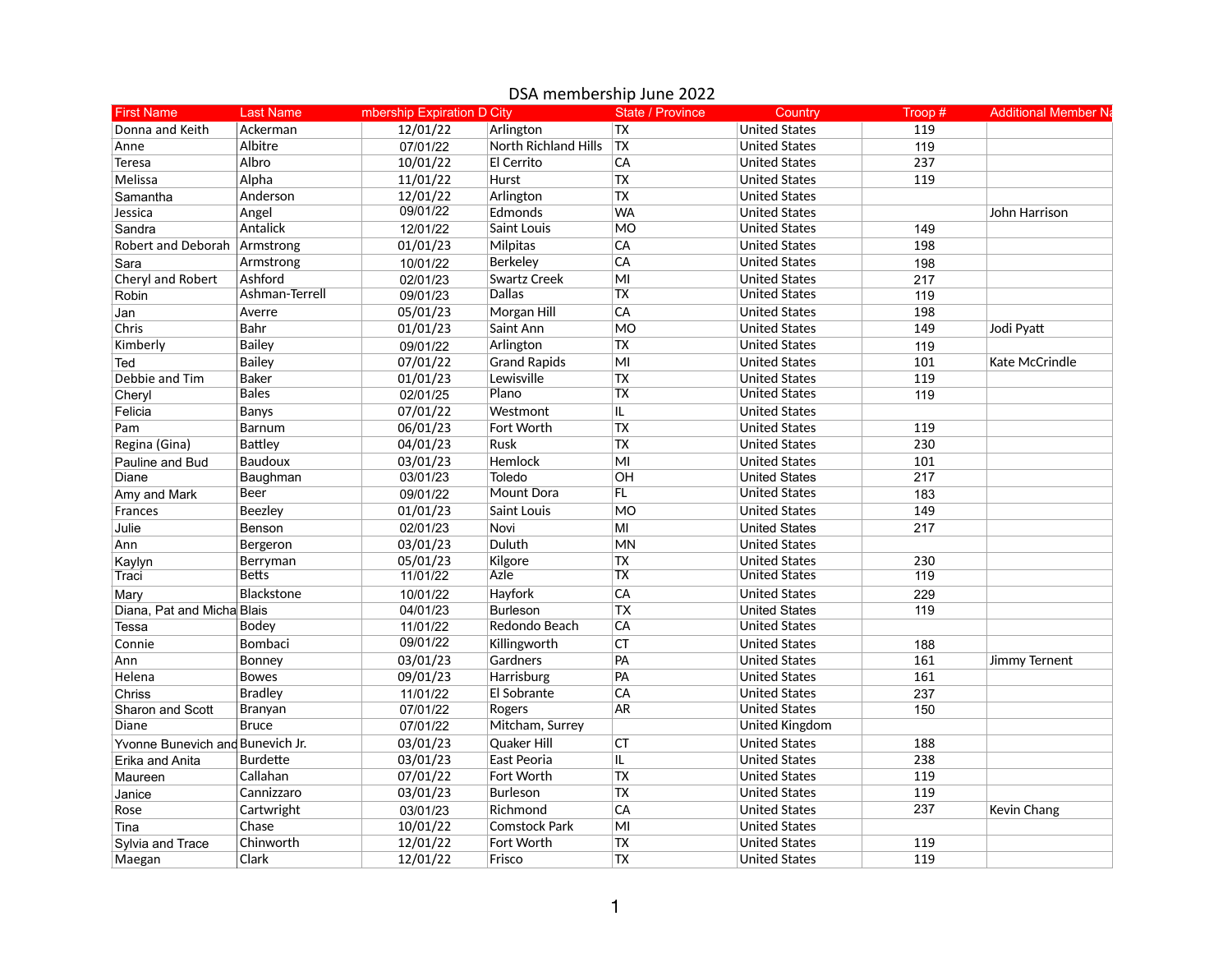| <b>First Name</b>  | <b>Last Name</b> | mbership Expiration D City |                          | <b>State / Province</b> | Country              | Troop# | <b>Additional Member Na</b>                                 |
|--------------------|------------------|----------------------------|--------------------------|-------------------------|----------------------|--------|-------------------------------------------------------------|
| Stephanie          | Colby            | 5/1/23                     | Hartford                 | WI                      | <b>United States</b> |        |                                                             |
| Lauren             | Collier          | 02/01/23                   | New Rochelle             | <b>NY</b>               | <b>United States</b> | 188    |                                                             |
| Shirley            | Conley           | 12/01/22                   | Eustis                   | FL.                     | <b>United States</b> | 183    |                                                             |
| Diane              | Cranston         | 08/01/22                   | Jackson                  | MI                      | <b>United States</b> | 217    |                                                             |
| Aspen, Amy & Jim   | Cunningham       | 03/01/23                   | Tyler                    | <b>TX</b>               | <b>United States</b> | 230    |                                                             |
| Lenda and Ron      | Curtis           | 06/01/23                   | Fort Worth               | <b>TX</b>               | <b>United States</b> | 119    |                                                             |
| Carol              | Czwornog         | 06/01/23                   | <b>Altamonte Springs</b> | <b>FL</b>               | <b>United States</b> | 183    |                                                             |
| Renea              | Dahms            | 07/01/22                   | Custer                   | WI                      | <b>United States</b> | 243    |                                                             |
| Stacey and Steven  | Damm             | 11/01/22                   | <b>McKees Rocks</b>      | PA                      | <b>United States</b> |        |                                                             |
| Maryellen          | <b>Davies</b>    | 04/01/23                   | <b>Saint Louis</b>       | <b>MO</b>               | <b>United States</b> | 149    |                                                             |
| Kelly and Ephraim  | Dean             | 07/01/22                   | Groton                   | <b>CT</b>               | <b>United States</b> | 219    |                                                             |
| Deborah            | Dedek            | 12/01/22                   | Ft Lauderdale            | FL                      | <b>United States</b> | 157    |                                                             |
| Robert and Karen   | Deeds            | 11/01/22                   | Fort Worth               | <b>TX</b>               | <b>United States</b> | 119    |                                                             |
| Sharon             | DeGennaro        | 11/01/22                   | Higganum                 | CT                      | <b>United States</b> | 188    | Paul, Kasi, and<br>Shaun Whitaker and<br><b>Emily Dwyer</b> |
| Thomas             | Dente            | 12/01/22                   | Middletown               | <b>CT</b>               | <b>United States</b> | 188    |                                                             |
| Patricia           | Denton           | 08/01/22                   | Saginaw                  | <b>TX</b>               | <b>United States</b> | 119    |                                                             |
| Elizabeth          | <b>Diaz</b>      | 09/01/22                   | Southwest Ranches        | FL                      | <b>United States</b> | 157    |                                                             |
| Tammy              | Doak             | 03/01/23                   | Haslet                   | <b>TX</b>               | <b>United States</b> | 119    |                                                             |
| Doree and Kevin    | Donovan          | 12/01/23                   | Longmont                 | CO                      | <b>United States</b> |        |                                                             |
| Kelsey             | Donovan          | 07/01/22                   | Golden                   | CO                      | <b>United States</b> | 184    |                                                             |
| Kristine           | Dougherty        | 12/01/23                   | Tallahassee              | FL.                     | <b>United States</b> |        |                                                             |
| Jessica            | Duflo            | 10/01/22                   | <b>Grand Rapids</b>      | M <sub>l</sub>          | <b>United States</b> |        |                                                             |
| <b>Beth</b>        | Duman            | Lifetime                   | Howell                   | MI                      | <b>United States</b> |        |                                                             |
| Donna and Jeff     | Dutkofski        | 05/01/23                   | Fort Worth               | <b>TX</b>               | <b>United States</b> | 119    |                                                             |
| Stephanie          | Ensley           | 02/01/23                   | <b>Bella Vista</b>       | AR                      | <b>United States</b> | 150    |                                                             |
| Sherry             | Fabricant        | 01/01/23                   | Plano                    | <b>TX</b>               | <b>United States</b> | 119    | Mark Wood                                                   |
| <b>Barbara</b>     | Foy              | 05/01/23                   | Midland                  | M <sub>l</sub>          | <b>United States</b> | 101    |                                                             |
| Donna              | Francis          | 12/01/22                   | Savoy                    | <b>TX</b>               | <b>United States</b> | 119    |                                                             |
| Susan              | <b>Francis</b>   | 04/01/23                   | Albany                   | CA                      | <b>United States</b> |        |                                                             |
| Leah               | Franczek         | 07/01/22                   | Arlington                | TX                      | <b>United States</b> | 119    | Neil Higdon                                                 |
| April              | Franz            | 05/01/23                   | Monticello               | MN                      | <b>United States</b> |        |                                                             |
| MarSue and Richard | Freeman          | 05/01/23                   | Marshall                 | <b>TX</b>               | <b>United States</b> | 119    |                                                             |
| Michelle           | Gamage           | 05/01/23                   | <b>Fork Union</b>        | VA                      | <b>United States</b> |        |                                                             |
| Andrea             | Garcia           | 04/01/23                   | Lauderhill               | FL                      | <b>United States</b> | 157    |                                                             |
| Jay and Brenda     | Garris           | 12/01/22                   | Hurst                    | <b>TX</b>               | <b>United States</b> | 119    |                                                             |
| Suzanne            | Gasse            | 01/01/23                   | Cooper City              | FL                      | <b>United States</b> | 157    | <b>Lisa Fleming</b>                                         |
| Vera               | Gassner          | 05/01/23                   | Valleio                  | CA                      | <b>United States</b> | 237    |                                                             |
| Janet              | Gee              | 11/01/22                   | Sunnyvale                | CA                      | <b>United States</b> | 198    | Rod Ngai                                                    |
| Janine             | Glassman         | 01/01/23                   | Fort Worth               | <b>TX</b>               | <b>United States</b> | 119    |                                                             |
| Emily              | Gomes            | 11/01/22                   | Lincoln                  | <b>RI</b>               | <b>United States</b> | 219    |                                                             |
| Vickie             | Gordon           | 02/01/23                   | Glasford                 | IL.                     | <b>United States</b> |        | Linda Brillon                                               |
| Sandy              | Grambort         | 11/01/22                   | Mansfield                | Tx                      | <b>United States</b> | 119    |                                                             |
| Julianne           | Grove            | 02/01/23                   | Ashaway                  | <b>RI</b>               | <b>United States</b> | 188    |                                                             |
| Sharon             | Gruetzmacher     | 03/01/23                   | Pea Ridge                | <b>AR</b>               | <b>United States</b> | 150    |                                                             |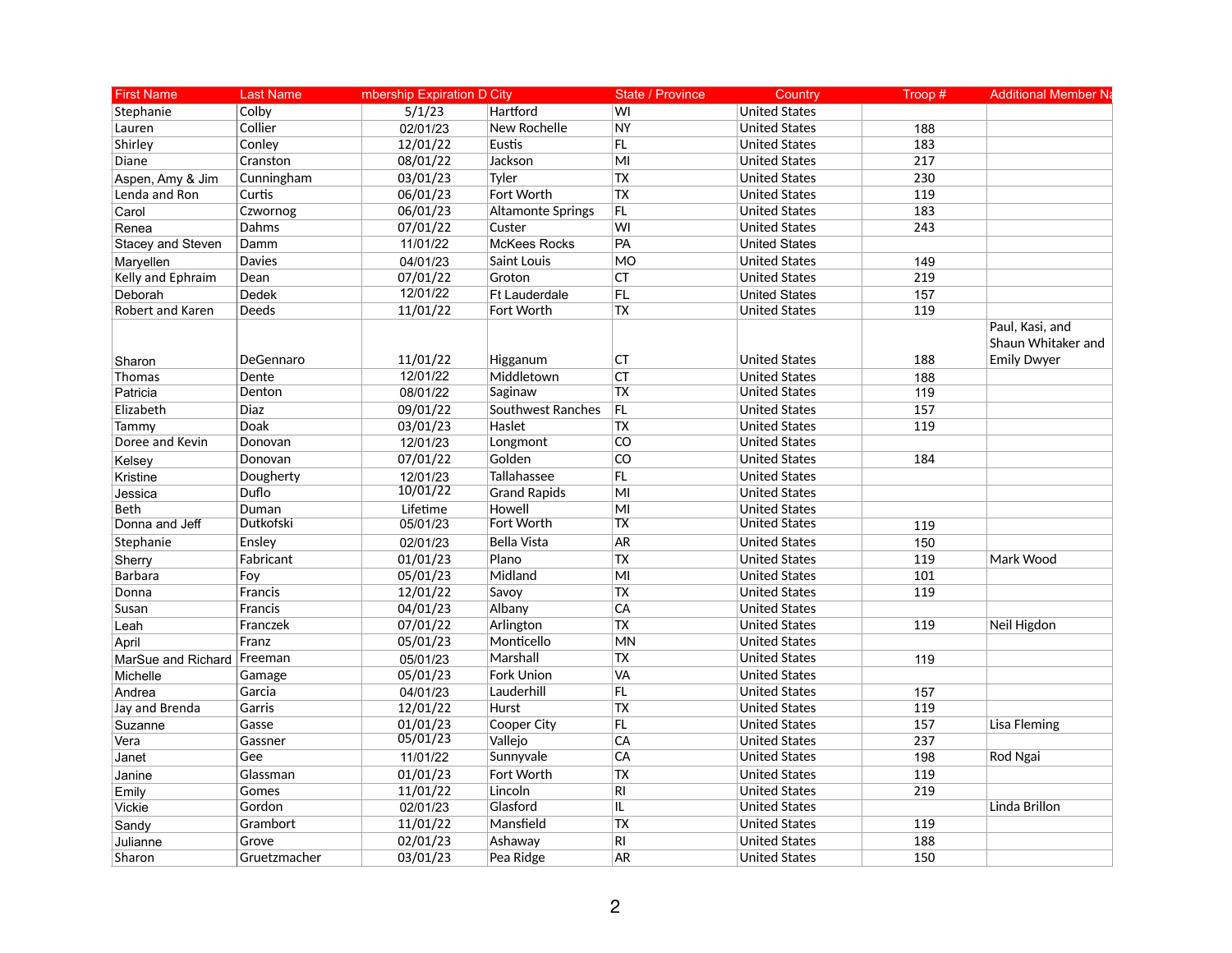| <b>First Name</b>          | <b>Last Name</b>         | mbership Expiration D City |                         | State / Province | Country              | Troop#           | <b>Additional Member Na</b> |
|----------------------------|--------------------------|----------------------------|-------------------------|------------------|----------------------|------------------|-----------------------------|
| Carlotta                   | <b>Gumbin and Family</b> | 04/01/23                   | Morgan Hill             | CA               | <b>United States</b> | 198              |                             |
| Patricia                   | Guthrie                  | 07/01/22                   | San Jose                | CA               | <b>United States</b> | 198              | David Zemke                 |
| Paula and Don              | Haffner                  | 11/01/22                   | Liberty                 | <b>MO</b>        | <b>United States</b> | $\overline{135}$ |                             |
| Pat and Don                | Hallemeier               | 10/01/22                   | Saint Louis             | M <sub>O</sub>   | <b>United States</b> | 149              |                             |
| Lisa                       | Hamilton                 | 01/01/23                   | <b>Haltom City</b>      | <b>TX</b>        | <b>United States</b> | 119              |                             |
| Sue                        | Hamm                     | 07/01/22                   | <b>Wisconsin Rapids</b> | WI               | <b>United States</b> | 243              |                             |
| Patricia                   | Hammond                  | 05/01/23                   | Albany                  | CA               | <b>United States</b> | 237              |                             |
| Dawn                       | Hanna                    | 07/01/22                   | Fort Lauderdale         | FL.              | <b>United States</b> | 157              |                             |
| Alicia and Gene            | Harantschuk              | 08/01/22                   | Wyndmoor                | PA               | <b>United States</b> | 244              |                             |
| Joyce                      | Hargove                  | 03/01/23                   | Saint Louis             | <b>MO</b>        | <b>United States</b> | 149              |                             |
| Patricia and Emily         | Harrington               | 10/01/22                   | Miramar                 | <b>FL</b>        | <b>United States</b> | 157              |                             |
| Amy                        | Heard                    | 01/01/23                   | Alexandria              | IN               | <b>United States</b> | 177              |                             |
| Paula                      | Hearn                    | 11/01/22                   | Wichita                 | KS               | United States        |                  |                             |
| Maudlin                    | Heffington               | 01/01/23                   | Clermont                | FL               | <b>United States</b> |                  |                             |
| Jeanette and David         | Heideman                 | 03/01/23                   | Apopka                  | FL               | <b>United States</b> | 183              |                             |
| Deb                        | Hennen                   | 01/01/23                   | Saint Louis             | MO               | <b>United States</b> | 149              |                             |
| Mary                       | Hinchman                 | 03/01/23                   | <b>West Olive</b>       | MI               | <b>United States</b> |                  |                             |
| Bette                      | Holden                   | 07/01/22                   | Lynn Haven              | FL.              | <b>United States</b> |                  |                             |
| <b>Barbara and Charles</b> | <b>Holmes</b>            | 08/01/22                   | Carnegie                | PA               | <b>United States</b> |                  |                             |
| Susan                      | <b>Holmes</b>            | 11/01/22                   | Old Saybrook            | <b>CT</b>        | <b>United States</b> | 188              |                             |
| Laura                      | Hon                      | 09/01/22                   | Cedar Park              | <b>TX</b>        | <b>United States</b> | 119              |                             |
| Nardine and Andrew         | Hoover                   | 01/01/23                   | Milford                 | <b>CT</b>        | <b>United States</b> | 188              |                             |
| Susan                      | Hotkowski                | 04/01/23                   | Chester                 | <b>CT</b>        | <b>United States</b> | 188              |                             |
| Sally                      | Hoyle                    | 01/01/23                   | <b>Whitmore Lake</b>    | M <sub>l</sub>   | <b>United States</b> | 217              | Julie Lawler-Hoyle          |
| Kristie and Brandon        | Iwamoto                  | 08/01/22                   | San Pablo               | CA               | <b>United States</b> | 237              |                             |
| Melanie                    | Jackson                  | 01/01/23                   | Cookeville              | <b>TN</b>        | <b>United States</b> |                  |                             |
| Leslie and Terry           | James                    | 01/01/23                   | Watauga                 | <b>TX</b>        | <b>United States</b> | 119              |                             |
| Donna                      | Johns                    | 07/01/22                   | San Jose                | CA               | <b>United States</b> | 198              |                             |
| Sharon                     | Jonas                    | 10/01/22                   | Valparaiso              | $\overline{I}$   | <b>United States</b> |                  |                             |
| Carrie and David           | Jones                    | 01/01/23                   | South Lyon              | M <sub>l</sub>   | <b>United States</b> | 217              |                             |
| Melissa and John           | Kaiser                   | 06/01/23                   | Carrollton              | <b>TX</b>        | <b>United States</b> | 119              |                             |
| Laurie                     | Keel                     | 11/01/23                   | Freeland                | MI               | <b>United States</b> | 101              |                             |
| Kristen                    | Keeling                  | 03/01/23                   | Tyler                   | <b>TX</b>        | <b>United States</b> | 230              |                             |
| Pat                        | Keeling                  | 07/01/22                   | Tyler                   | $\overline{TX}$  | <b>United States</b> | 230              |                             |
| Rocky                      | Kenneally                | 10/01/22                   | South Taranaki          | Hawera           | New Zealand          |                  |                             |
| Rhoda and Raymond          | Keprta                   | 01/01/23                   | Arlington               | <b>TX</b>        | <b>United States</b> | 119              |                             |
| Shawna                     | Kircher                  | 6/1/23                     | Los Alamos              | <b>NM</b>        | <b>United States</b> |                  |                             |
| Sonja                      | Klattenberg              | 11/01/22                   | Warrenville             | IL.              | <b>United States</b> |                  |                             |
| Ellie                      | Kleinhans                | 01/01/23                   | Deep River              | <b>CT</b>        | <b>United States</b> | 188              |                             |
| Chris                      | Kloski                   | Lifetime                   | Fraser                  | MI               | <b>United States</b> |                  |                             |
| Laura                      | Knizner                  | 02/01/23                   | Sugar Land              | <b>TX</b>        | <b>United States</b> |                  |                             |
| Kim                        | Kostner                  | 09/01/22                   | <b>Cooper City</b>      | <b>FL</b>        | <b>United States</b> | 157              |                             |
| Peggy                      | Kraus                    | 10/01/22                   | Greenfield              | IN               | <b>United States</b> | 177              |                             |
| Caroline                   | Kudwa                    | 01/01/23                   | Lavon                   | <b>TX</b>        | <b>United States</b> | 119              |                             |
| Michelle                   | Lake                     | 08/01/22                   | <b>Gales Ferry</b>      | <b>CT</b>        | <b>United States</b> | 188              |                             |
| Angela                     | Lampert                  | 12/01/22                   | Howell                  | MI               | <b>United States</b> | 217              |                             |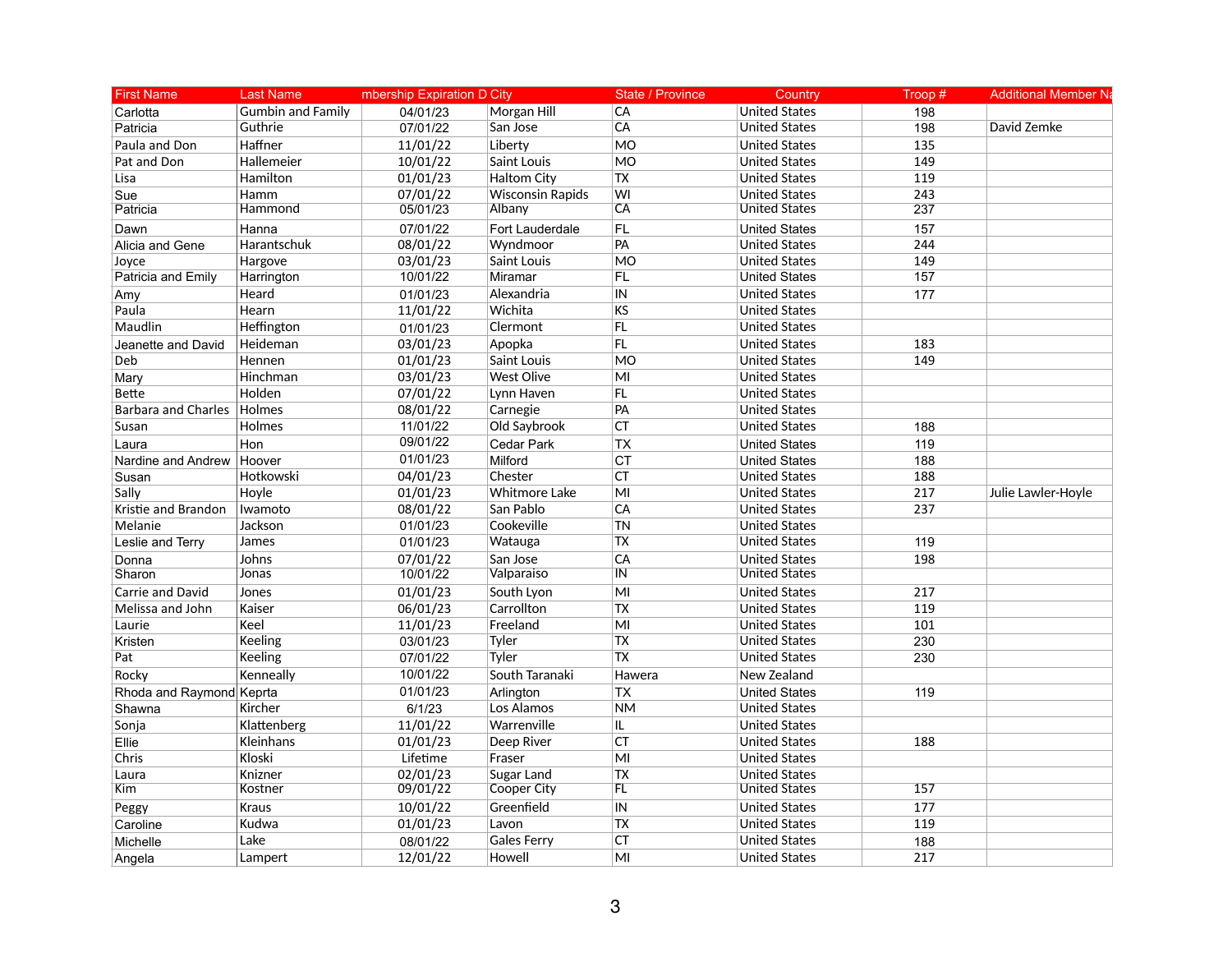| <b>First Name</b>        | <b>Last Name</b>    | mbership Expiration D City |                       | State / Province | Country              | Troop# | <b>Additional Member Na</b> |
|--------------------------|---------------------|----------------------------|-----------------------|------------------|----------------------|--------|-----------------------------|
| Leah                     | Lane                | 09/01/23                   | Sunnyvale             | CA               | <b>United States</b> | 198    |                             |
| Nita                     | Lanter              | 12/01/22                   | <b>Richland Hills</b> | ${\sf TX}$       | <b>United States</b> | 119    |                             |
| Heddie                   | Leger               | 02/01/23                   | Waverly               | <b>TN</b>        | <b>United States</b> |        |                             |
| Marsha                   | Lindquist           | 01/01/23                   | Cave Creek            | <b>AZ</b>        | <b>United States</b> |        |                             |
| Vickie                   | Lomas               | 08/01/22                   | Alger                 | MI               | <b>United States</b> | 101    |                             |
| Kaylene                  | Long                | 10/01/22                   | Millington            | MI               | <b>United States</b> | 101    |                             |
| Rosellen                 | Loye-Bucy           | 11/01/22                   | Almont                | M <sub>l</sub>   | <b>United States</b> |        |                             |
| Lisa                     | Lundahl             | 08/01/22                   | Harrison              | MI               | <b>United States</b> | 101    | Amy Matthews                |
|                          |                     |                            |                       |                  |                      |        | Chad Lundgren               |
| Loren                    | Lundgren            | 07/01/22                   | Denver                | CO               | <b>United States</b> | 184    | Matilda Lundgren            |
| JoLynnia                 | Luttrell and family | 12/01/22                   | Kennedale             | <b>TX</b>        | <b>United States</b> | 119    |                             |
| Sharon                   | Massey              | 03/01/23                   | McCordsville          | IN               | <b>United States</b> | 177    |                             |
| Marjorie                 | Mattern             | 08/01/22                   | Edwards               | IL.              | <b>United States</b> |        |                             |
| Melissa                  | Matteson            | 09/01/22                   | Beavercreek           | OH               | <b>United States</b> |        |                             |
| Matthew and Kimber McBee |                     | 01/01/23                   | Omaha                 | <b>NE</b>        | <b>United States</b> | 240    | $\overline{4}$              |
| Michelle                 | McClelland          | 10/01/22                   | Duncanville           | <b>TX</b>        | <b>United States</b> | 119    |                             |
| Corrina                  | McClendon           | 01/01/23                   | Denton                | <b>TX</b>        | <b>United States</b> | 119    |                             |
| Kimberly                 | McMunn              | 09/01/22                   | Dayton                | IN               | <b>United States</b> |        |                             |
| Delania                  | <b>McNatt</b>       | 12/01/22                   | Chickasha             | OK               | <b>United States</b> |        |                             |
| Donna                    | McQuade             | 02/01/23                   | Ann Arbor             | MI               | <b>United States</b> | 217    |                             |
| Serena                   | Menge               | 11/01/22                   | <b>Stevens Point</b>  | WI               | <b>United States</b> | 243    |                             |
| Laurie                   | Miehm               | 02/01/23                   | Manassas Park         | <b>VA</b>        | <b>United States</b> | 161    |                             |
| Cynthia                  | Mimms               | 12/01/22                   | Apopka                | FL               | <b>United States</b> | 183    |                             |
| Marian                   | Montelongo          | 02/01/23                   | Lewisville            | <b>TX</b>        | <b>United States</b> | 119    |                             |
| Buffy and Sean           | Montgomery          | 03/01/23                   | Papillion             | <b>NE</b>        | <b>United States</b> | 240    |                             |
| Peggy and Paul           | Mooney              | 07/01/22                   | <b>Creve Coeur</b>    | IL.              | <b>United States</b> |        |                             |
| Sondra                   | Moore               | 01/01/23                   | San Jose              | CA               | <b>United States</b> | 198    |                             |
| Renata                   | Morteo              | 01/01/23                   | Old Saybrook          | <b>CT</b>        | <b>United States</b> | 188    |                             |
| Lorraine                 | Moule               | 01/01/24                   | Windsor               | <b>CT</b>        | <b>United States</b> |        |                             |
| Jackie                   | Mulligan            | 09/01/22                   | Aberdeen              | <b>MD</b>        | <b>United States</b> |        |                             |
| Elizabeth                | Nado                | 01/01/23                   | Mystic                | <b>CT</b>        | <b>United States</b> | 188    |                             |
| Cheryl                   | Nava                | 07/01/22                   | Irving                | <b>TX</b>        | <b>United States</b> | 119    |                             |
| Mark                     | Nelson              | 12/01/22                   | Dallas                | $\overline{TX}$  | <b>United States</b> | 119    |                             |
| Michelle                 | <b>Neu</b>          | 08/01/22                   | Taylor                | MI               | <b>United States</b> | 217    |                             |
| Megan                    | Nordeman            | 01/01/23                   | Neenah                | WI               | <b>United States</b> | 243    |                             |
| Lauren                   | Nordhougen          | 10/01/22                   | San Juan Bautista     | CA               | <b>United States</b> |        |                             |
| Judy and James           | <b>Nuss</b>         | 01/01/23                   | North Cape May        | <b>NJ</b>        | <b>United States</b> |        |                             |
| Marcia                   | Odal                | 08/01/22                   | <b>Wichita Falls</b>  | <b>TX</b>        | <b>United States</b> | 119    |                             |
| Lonnie                   | Olson               | Lifetime                   | Saint Helen           | M <sub>l</sub>   | <b>United States</b> | 101    |                             |
| Tammy and John           | Onufreiczuk         | 07/01/22                   | Wylie                 | <b>TX</b>        | <b>United States</b> | 119    |                             |
| Michelle                 | Ouellette           | 01/01/23                   | Chester               | CT               | <b>United States</b> | 188    |                             |
| Monica                   | Pajuelo             | 01/01/23                   | Weston                | FL               | <b>United States</b> | 157    |                             |
| Jeff                     | Parker              | 07/01/22                   | Kentwood              | M <sub>l</sub>   | <b>United States</b> |        |                             |
| Janice                   | Patton              | 12/01/22                   | Austin                | $\overline{TX}$  | <b>United States</b> | 119    |                             |
| Rebecca                  | Paxson              | 11/01/22                   | Arlington             | <b>TX</b>        | <b>United States</b> | 119    |                             |
| Debra                    | Payne               | 11/01/23                   | Colleyville           | <b>TX</b>        | <b>United States</b> | 119    | <b>Richard Tettamant</b>    |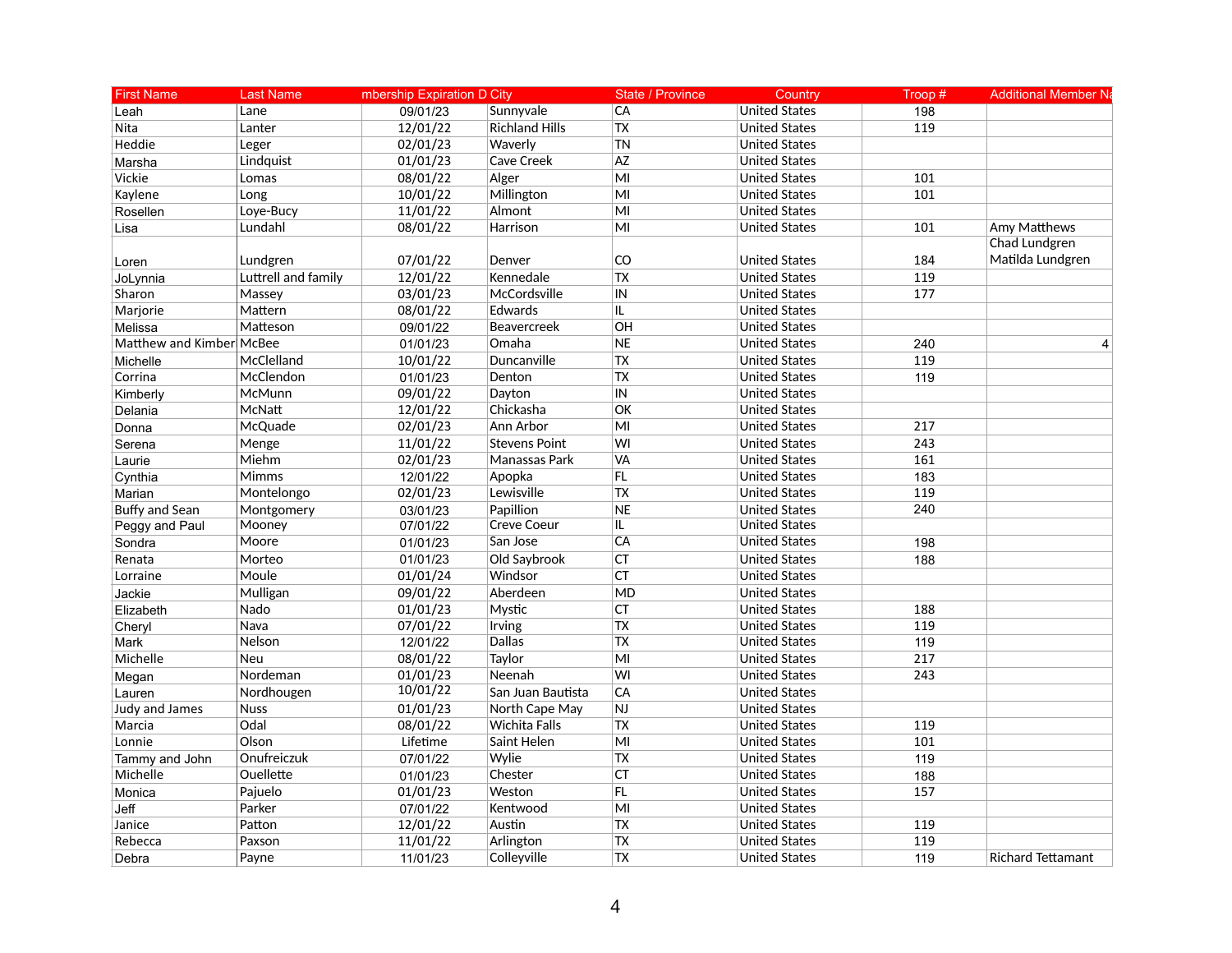| <b>First Name</b>   | <b>Last Name</b> | mbership Expiration D City |                      | State / Province | Country              | Troop# | <b>Additional Member Na</b> |
|---------------------|------------------|----------------------------|----------------------|------------------|----------------------|--------|-----------------------------|
| Julie               | Peterson         | 02/01/23                   | <b>Stevens Point</b> | Wi               | <b>United States</b> | 243    |                             |
| Leif and Bolor      | Peterson         | 12/01/23                   | Midland              | GA               | <b>United States</b> |        |                             |
| Nancy               | Peterson         | 03/01/23                   | El Cerrito           | CA               | <b>United States</b> | 237    |                             |
| Jadelynn            | Pettyplace       | 5/1/23                     | Campbell             | CA               | <b>United States</b> | 198    |                             |
| Jackie              | Phillips         | 04/01/23                   | San Leandro          | CA               | <b>United States</b> | 198    |                             |
| Karen and Dennis    | <b>Phillips</b>  | 06/01/23                   | <b>Glen Rose</b>     | <b>TX</b>        | <b>United States</b> | 119    |                             |
| Robyn               | Porter           | 01/01/23                   | Indianapolis         | IN               | <b>United States</b> | 177    |                             |
| Christine           | Puls             | 07/01/22                   | Liberty              | <b>MO</b>        | <b>United States</b> |        |                             |
| Lennie              | Randall          | 06/01/23                   | Gilroy               | CA               | <b>United States</b> | 198    |                             |
| <b>Mette</b>        | Rasmussen        | 11/01/22                   | Azle                 | TX               | <b>United States</b> | 119    |                             |
| Mart and Cindy      | Ratliff          | 04/01/23                   | Fort Worth           | $\overline{TX}$  | <b>United States</b> | 119    |                             |
| Fay                 | Reid             | 08/01/22                   | <b>Bay City</b>      | MI               | <b>United States</b> | 101    |                             |
| Meg                 | Robinson         | 02/01/23                   | Allen                | <b>TX</b>        | <b>United States</b> | 119    |                             |
| Ruth and Michael    | Robinson         | 07/01/22                   | El Cerrito           | CA               | <b>United States</b> | 237    |                             |
| Teresa              | Robinson         | 04/01/23                   | Bentonville          | <b>AR</b>        | <b>United States</b> | 150    |                             |
|                     |                  |                            |                      |                  |                      |        | Kenneth Rogers              |
| Deborah             | Rogers           | 02/01/23                   | Denver               | IN               | <b>United States</b> | 177    | and Kyle Fortier            |
| Connie              | Romano           | 11/01/22                   | <b>Burleson</b>      | <b>TX</b>        | <b>United States</b> | 119    |                             |
| Roxana              | Romero           | 04/01/23                   | Hollywood            | FL.              | <b>United States</b> |        |                             |
| Allison             | Ryan             | 09/01/22                   | Niantic              | <b>CT</b>        | <b>United States</b> | 188    |                             |
| Carlos              | Sanchez          | 03/01/23                   | Sunrise              | FL               | <b>United States</b> | 157    | Regina Skenandore           |
| Kristin             | Sandstede        | 09/01/22                   | Malmo                | <b>NE</b>        | <b>United States</b> | 240    |                             |
| Mary Ann            | Sanford          | 12/01/22                   | Apopka               | FL               | <b>United States</b> | 183    | Fran Brown                  |
| Mary                | Schafer          | 01/01/23                   | Mystic               | CT               | <b>United States</b> | 188    |                             |
| Claudia and Richard | Schmitt          | 11/01/22                   | Flint                | <b>TX</b>        | <b>United States</b> | 230    |                             |
| Angela              | Schmorrow        | 08/01/22                   | Ann Arbor            | MI               | <b>United States</b> |        | Lowell Zuckerman            |
| Victoria            | Severns          | 10/01/22                   | Burleson             | TX               | <b>United States</b> | 119    |                             |
| Ellen               | Shamas-Brandt    | 08/01/22                   | Littleton            | CO               | <b>United States</b> |        |                             |
| Gerald              | Silkworth        | 07/01/22                   | Erie                 | PA               | <b>United States</b> |        | & family                    |
| Cindy and Jim       | Sims             | 08/01/22                   | Apopka               | FL               | <b>United States</b> | 183    |                             |
| Judith and Dale     | Smeltzer         | 01/01/23                   | Orlando              | FL               | <b>United States</b> |        |                             |
| Lisa and Marcel     | Smets            | 03/01/23                   | Sebring              | FL               | <b>United States</b> | 157    |                             |
| Claudette           | Smith            | 09/01/22                   | West Branch          | MI               | <b>United States</b> | 101    |                             |
| Gina                | Smith            | 12/01/22                   | Galveston            | <b>TX</b>        | <b>United States</b> | 119    |                             |
| Nancy               | Snyder           | 09/01/22                   | Grapevine            | $\overline{TX}$  | <b>United States</b> | 119    |                             |
| Denice              | Southworth       | 09/01/22                   | Milpitas             | CA               | <b>United States</b> | 198    |                             |
| Susan               | Stanze           | 02/01/23                   | Imperial             | MO               | <b>United States</b> | 149    |                             |
| Lisa and Joe        | Stewart          | 12/01/22                   | Rolla                | <b>MO</b>        | <b>United States</b> | 149    |                             |
| Anne                | Stoma            | 09/01/22                   | Needham              | MA               | <b>United States</b> |        |                             |
| Cynthia and Farren  | Stone            | 02/01/23                   | Covington            | LA               | <b>United States</b> | 239    | Farren Stone                |
| Nancy               | <b>Strack</b>    | 09/01/22                   | <b>Bedford</b>       | <b>TX</b>        | <b>United States</b> | 119    |                             |
| Kasha               | Strathman        | 02/01/23                   | Winthrop Harbor      | IL.              | <b>United States</b> |        |                             |
| Kim                 | Suozzi           | 03/01/23                   | Saint Clair          | MI               | <b>United States</b> | 217    |                             |
| Sue                 | Szeremet         | 10/01/22                   | Royal Oak            | MI               | <b>United States</b> | 217    |                             |
| Jill                | Tanaka           | 08/01/22                   | Port Hope            | ON               | Canada               |        |                             |
|                     |                  |                            |                      |                  |                      |        |                             |